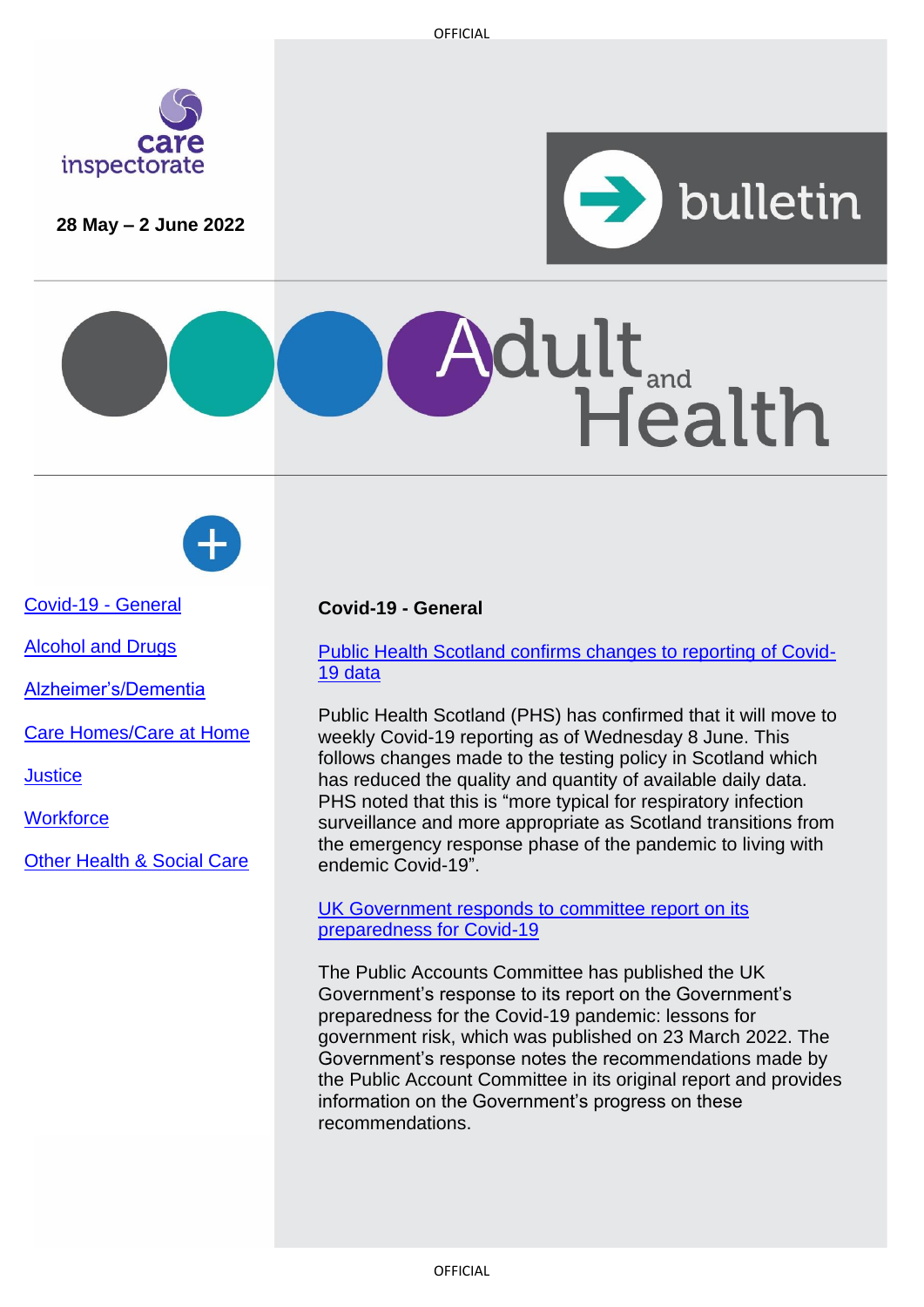

# <span id="page-1-0"></span>[Report identifies those at highest risk of illness from Covid-19 \(England\)](https://www.gov.uk/government/publications/higher-risk-patients-eligible-for-covid-19-treatments-independent-advisory-group-report)

An independent advisory group report, commissioned by the Department of Health and Social Care, has identified which patient groups are at highest risk of serious illness from Covid-19 and would benefit from new treatments. The recommendations set out in the report have supported the roll out of Covid-19 treatments in community settings, including antivirals.

# **Alcohol and Drugs**

# [Evidence review identifies gaps in research relating](https://www.gov.scot/publications/residential-rehabilitation-review-existing-literature-identification-research-gaps-within-scottish-context/) to residential rehabilitation

The Scottish Government has published a review of existing evidence relating to aspects of residential rehabilitation. The review is made up of evidence from Scottish, UK, and international literature and identifies areas where there is a need for future research. Key findings from the review suggest that residential rehabilitation is associated with improvements across a variety of outcomes relating to substance use, health and quality of life. The review also notes that there are a number of areas that still remain under-researched, particularly within the Scottish context. Drugs Policy Minister, Angela Constance, said that the findings of the review are encouraging and support the Government's decision to allocate  $£100$  million to [residential rehabilitation over the course of this parliament.](https://www.gov.scot/news/residential-rehabilitation-study-published/)

[Proposed Right to Addiction Recovery \(Scotland\) Bill](https://www.parliament.scot/bills-and-laws/proposals-for-bills/proposed-right-to-addiction-recovery-scotland-bill) has been lodged

A final proposal for the Proposed Right to Addiction Recovery (Scotland) Bill was lodged on 30 May 2022. The Bill looks to enable people who are addicted to drugs and/or alcohol to access the necessary addiction treatments they require. A [summary of the consultation](https://www.parliament.scot/-/media/files/legislation/proposed-members-bills/righttoaddictionrecoveryconsultationsummary-final.pdf) of the Bill has also been published. The consultation analysis notes that the majority of responses supported the proposed Bill.

# **Alzheimer's/Dementia**

# [People living with dementia invited to join panel to shape policy and delivery](https://www.gov.scot/news/dementia-advisory-panel/)

The Scottish Government has invited those living with dementia to join a new dementia advisory panel to help shape policy and delivery. The Government announced that the national, independent group will also be open to unpaid carers to ensure that the Government fully considers the impact of policy and funding decisions on those who experience them first hand. It is expected that the panel will be established before the end of the year.

# <span id="page-1-1"></span>**Care Homes/Care at Home**

# [Updated Open with Care guidance for adult care homes](https://www.gov.scot/publications/open-with-care-supporting-meaningful-contact-in-adult-care-homes-principles/)

New guidance on visiting in adult care homes has been published by the Scottish Government. The guidance states that the Government expects care homes to support visiting and outings for all their residents. It notes that there shouldn't be any restrictions on the frequency and length of visits into or out of the care home unless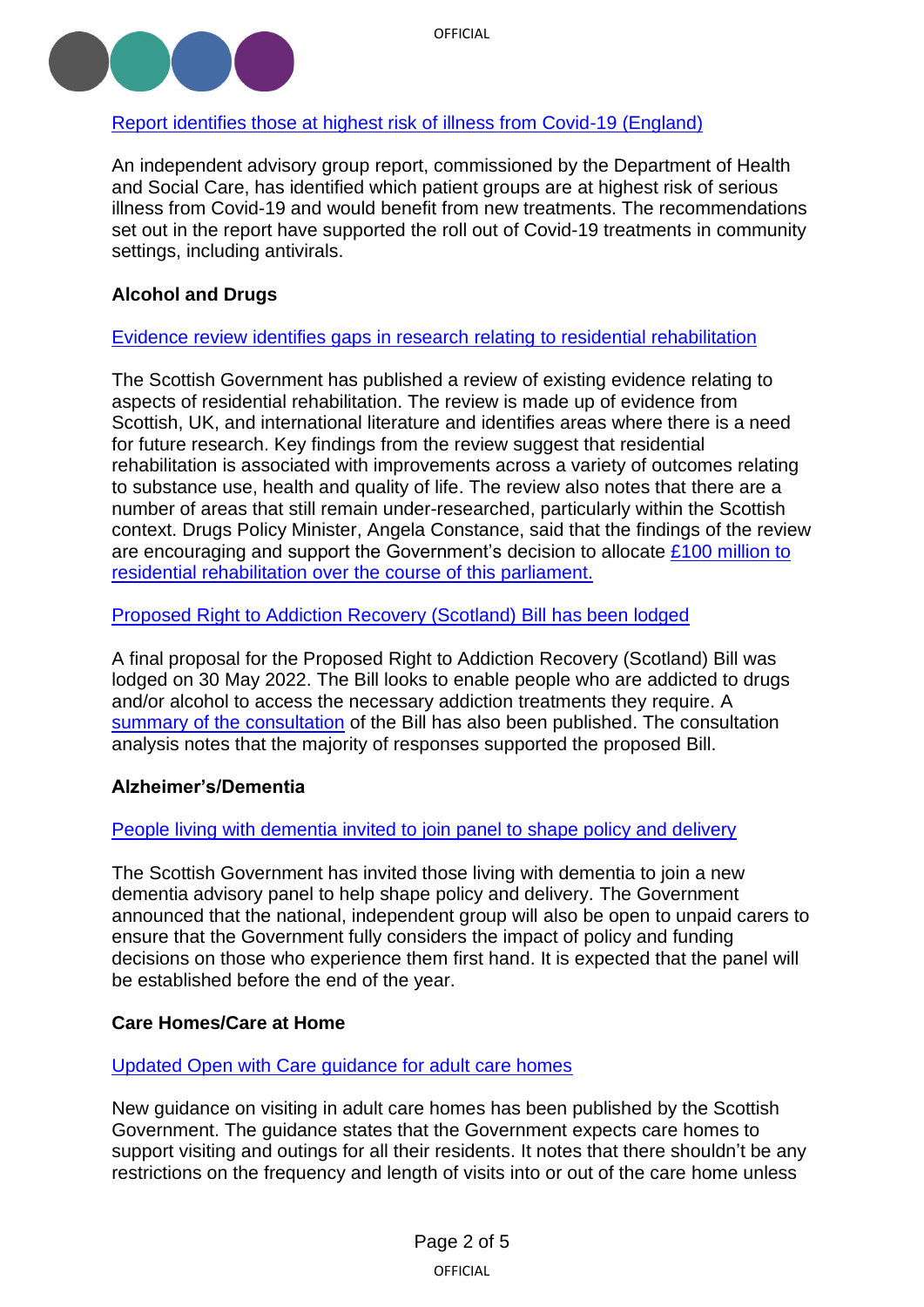

there is an active outbreak. The guidance also notes that where there is an outbreak, residents should still be supported to stay connected with people important to them through their named visitors. The Government has also announced that the Care Inspectorate will receive an additional [£186,000 this year and £90,000 in 2023 to](https://www.gov.scot/news/family-visits-made-easier-for-care-home-residents/)  support [visiting rights.](https://www.gov.scot/news/family-visits-made-easier-for-care-home-residents/)

# Iriss publishes [new guide on research in](https://www.iriss.org.uk/news/news/2022/05/31/introduction-care-home-research) care homes for staff

Iriss has published a new guide to help care home staff develop their understanding of what is involved in research in care homes. Enabling Research in Care Homes (ENRICH) Scotland was commissioned to produce the guide which includes six sections covering the various activities involved in research, the benefits, challenges and practicalities of care home research, interviews with researchers and care home staff, the importance of the involvement of people with lived experience of research, and how care home staff can get involved in research.

#### [Scottish Care campaign for additional National Outcome on care](https://scottishcare.org/help-us-create-a-scotland-that-cares/)

Scottish Care and partner organisations have launched a campaign calling on the Scottish Government to add a dedicated National Outcome on care to fully value and invest in those experiencing care and those providing. Scottish Care has also invited organisations to attend an online webinar on Wednesday 8 June 2022 which will provide further information on the campaign.

#### [Scottish Government announces changes to Covid-19 care home reporting](https://www.gov.scot/publications/coronavirus-covid-19-additional-data-about-adult-care-homes-in-scotland/)

The Scottish Government has announced that from Wednesday 1 June it will no longer publish weekly additional data on Covid-19 in adult care homes. Information on sources of Covid-19 data relating to care homes can be found on the Scottish Government's Covid-19 data signposting page.

# <span id="page-2-0"></span>**Justice**

#### New [restorative justice services to put victims at the heart of the justice system](https://www.gov.scot/news/restorative-justice-launch/)

Two new national hubs have been launched paving the way for restorative justice services to be rolled out across Scotland. This includes the new National Hub within Community Justice Scotland which will have a strategic oversight role and will manage the delivery of an initial test project in the Edinburgh, Lothian and Borders area. A Thriving Survivors hub is also being set up to offer a safe, trauma informed service to support cases involving sexual harm.

# **Workforce**

#### [BASW announce the next meeting of the Social Work Policy Panel](https://www.basw.co.uk/media/news/2022/may/social-work-policy-panel)

The British Association of Social Workers (BASW) will host its next meeting of the Social Work Policy Panel on Tuesday 7 June. The theme of this meeting will be 'Professional social work now and in the future' and will include input from the Scottish Government about its ambition for social work in the National Care Service.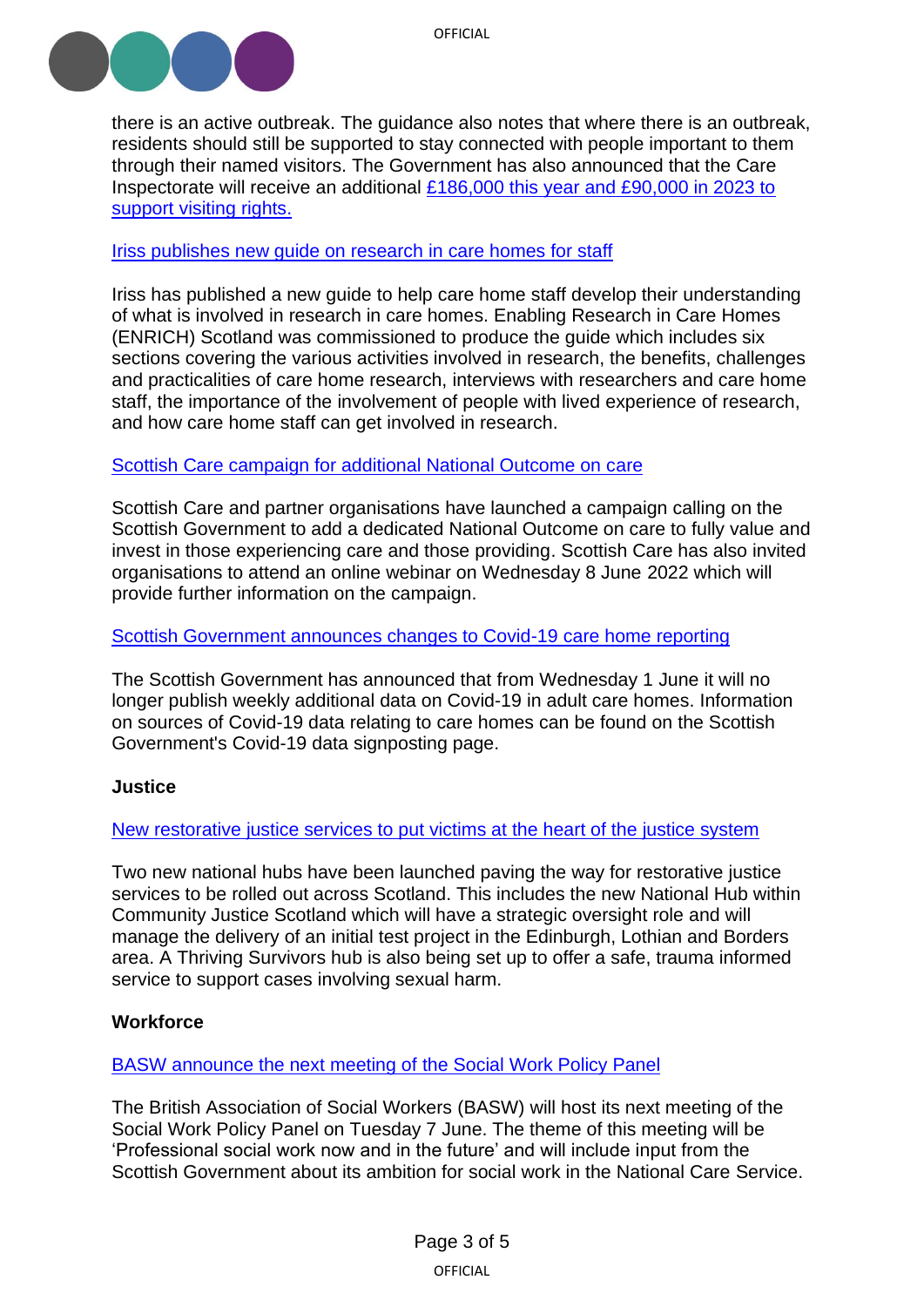

BASW has invited all front-line social workers and social work students to attend the meetings and contribute.

# [Research findings recommends indicative case load limits for social workers](https://socialworkscotland.org/reports/settingthebar/)

Social Work Scotland has published the findings from its research into the public sector social care workforce and caseload management. The report notes the significant challenges faced by social work departments due to the financial pressures and the cost of implementing new pieces of legislation simultaneously. It also states that the size of the social workforce in Scotland has remained relatively unchanged in recent years, noting that administrative support has decreased by over a third. It recommends introducing indicative caseload limits of a maximum of 15 cases (children) for children and families social workers and a maximum of 20-25 cases for adult social workers and criminal justice social workers.

# <span id="page-3-0"></span>**Other Health and Social Care**

# [Remote and rural festival of learning to take place on the Isle of Skye](https://www.nes.scot.nhs.uk/news/new-remote-and-rural-festival-of-learning-on-skye-will-promote-best-practice-in-the-delivery-of-remote-and-rural-health-and-social-care/)

NHS Education for Scotland (NES) has announced that a new remote and rural festival of learning will take place on the Isle of Skye from 19-30 September 2022. The festival will support the development of the National Centre for Remote and Rural Health and Social Care, which NES is leading on. It is proposed that the Centre will be launched in spring 2023. The Centre will support general practice, primary care and clinical practice in community hospitals, rural general hospitals, community teams and the wider project of health and social care integration.

# [Resource Spending Review 2022 published by Scottish Government](https://www.gov.scot/publications/ministerial-statement-resource-spending-review-framework/)

Kate Forbes, Finance and Economy Secretary, delivered a statement on the Scottish Government's [Resource Spending Review](https://www.gov.scot/publications/scottish-resource-spending-review/) 2022 detailing how the Government will invest over £180 billion to deliver on its key priorities over the coming years. A [Medium-Term Financial Strategy](https://www.gov.scot/publications/scotlands-fiscal-outlook-scottish-governments-medium-term-financial-strategy-2/) has also been published which sets out the medium-term economic and fiscal outlook and provides the context for the Scottish Government's spending decisions.

# [Call for evidence on the National Disability Strategy \(England\)](https://committees.parliament.uk/call-for-evidence/2634)

The Women and Equalities Committee is scrutinising the implementation and further development of the National Disability Strategy and has launched a call for evidence. The committee is looking to hear from as many people as possible, especially disabled people. The deadline for submissions is Sunday 24 July 2022.

[Defence Committee seeks views of veterans and the families of veterans \(England\)](https://committees.parliament.uk/committee/24/defence-committee/news/170955/defence-committee-seeks-views-of-veterans-ahead-of-evidence-hearing-with-mod-minister-office-for-veteran-affairs/)

The Defence Committee has launched an online survey seeking the views of veterans and their families ahead of its evidence hearing on the work of the Office for Veterans Affairs. The online survey is open until Wednesday 8 June. The Chair of the Defence Committee said, "we want to help veterans' voices be heard on